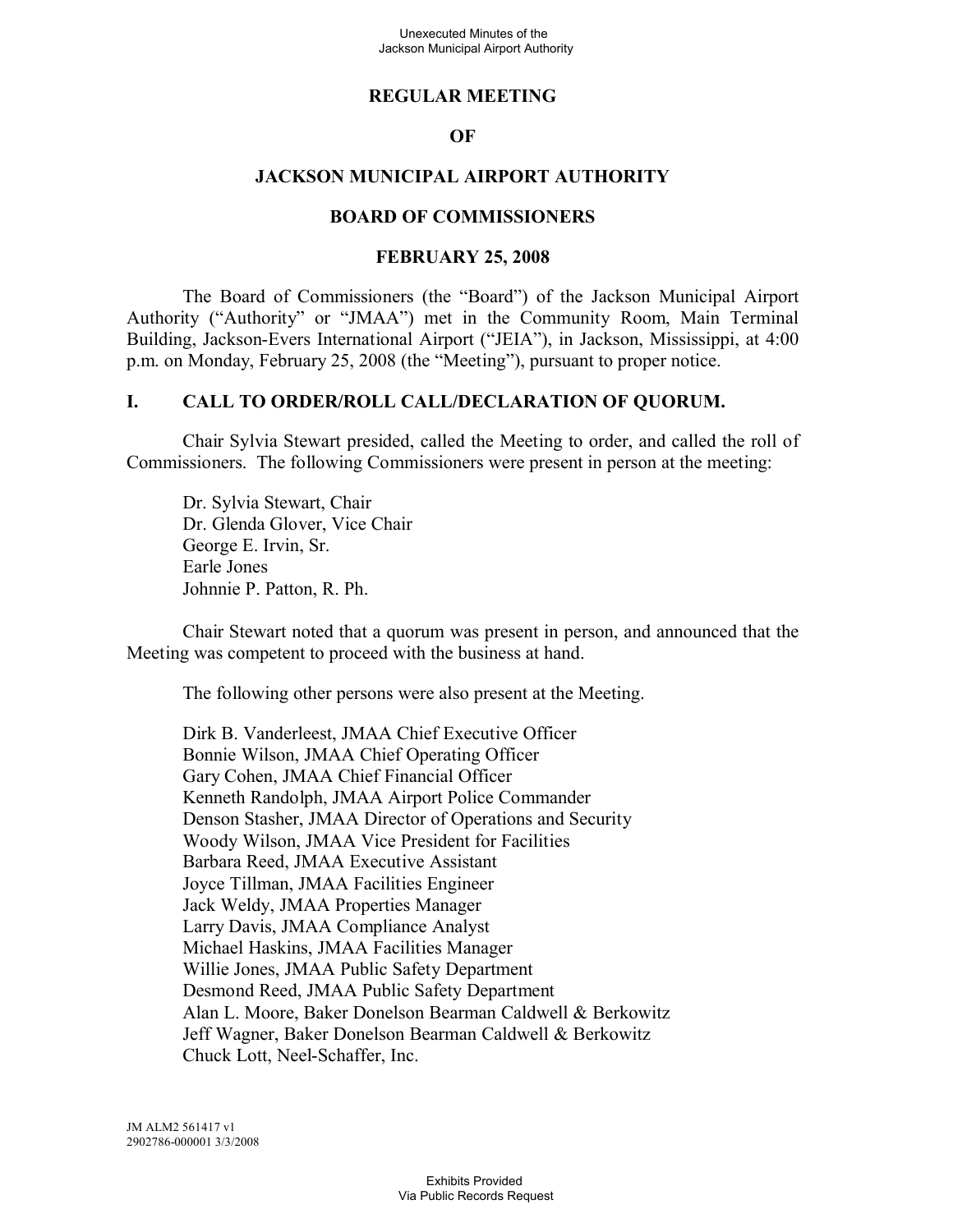## **II. APPROVAL AND EXECUTION OF MINUTES.**

## **A. Planning and Economic Development Committee Meeting on January 28, 2008.**

#### **B. Regular Board Meeting on January 28, 2008.**

#### **C. Regular Work Session on February 21, 2008.**

The Board considered the minutes of the Planning and Economic Development Committee Meeting on January 28, 2008; the Regular Monthly Meeting on January 28, 2008; and the Regular Monthly Work Session on February 21, 2008.

After discussion, upon motion duly made by Commissioner Jones, seconded by Commissioner Glover, and unanimously approved by the affirmative votes of all Commissioners present (Commissioner Patton not being present at this time), said minutes were approved as presented and directed to be filed in the appropriate minute book and records of the Authority.

#### **III. PUBLIC COMMENTS.**

None.

#### **IV. REPORTS.**

#### **A. Chief Executive Officer.**

- 1. Airport Project Manager Summary, Ending January 31, 2008.
- 2. Airport Activity Statistics Report, Ending January 31, 2008.

Mr. Vanderleest directed the Board's attention to the Airport Project Manager Summary and the Airport Activity Statistics Report, as found in the packet distributed to the Board prior to the Meeting (the "Packet"), and discussed these reports with the Board. During discussion, Mr. Vanderleest advised the Board that enplanements at JEIA for January 2008 were four percent higher than for January 2007. A copy of the Packet is attached as an exhibit to the minutes of the Meeting.

- 3. Employee Recognitions.
	- a. Employee of the Month January 2008.
		- (1) Lt. Desmond Reed, Police Lieutenant, Public Safety Department.

Mr. Vanderleest recognized and commended Mr. Reed as Employee of the Month for January 2008.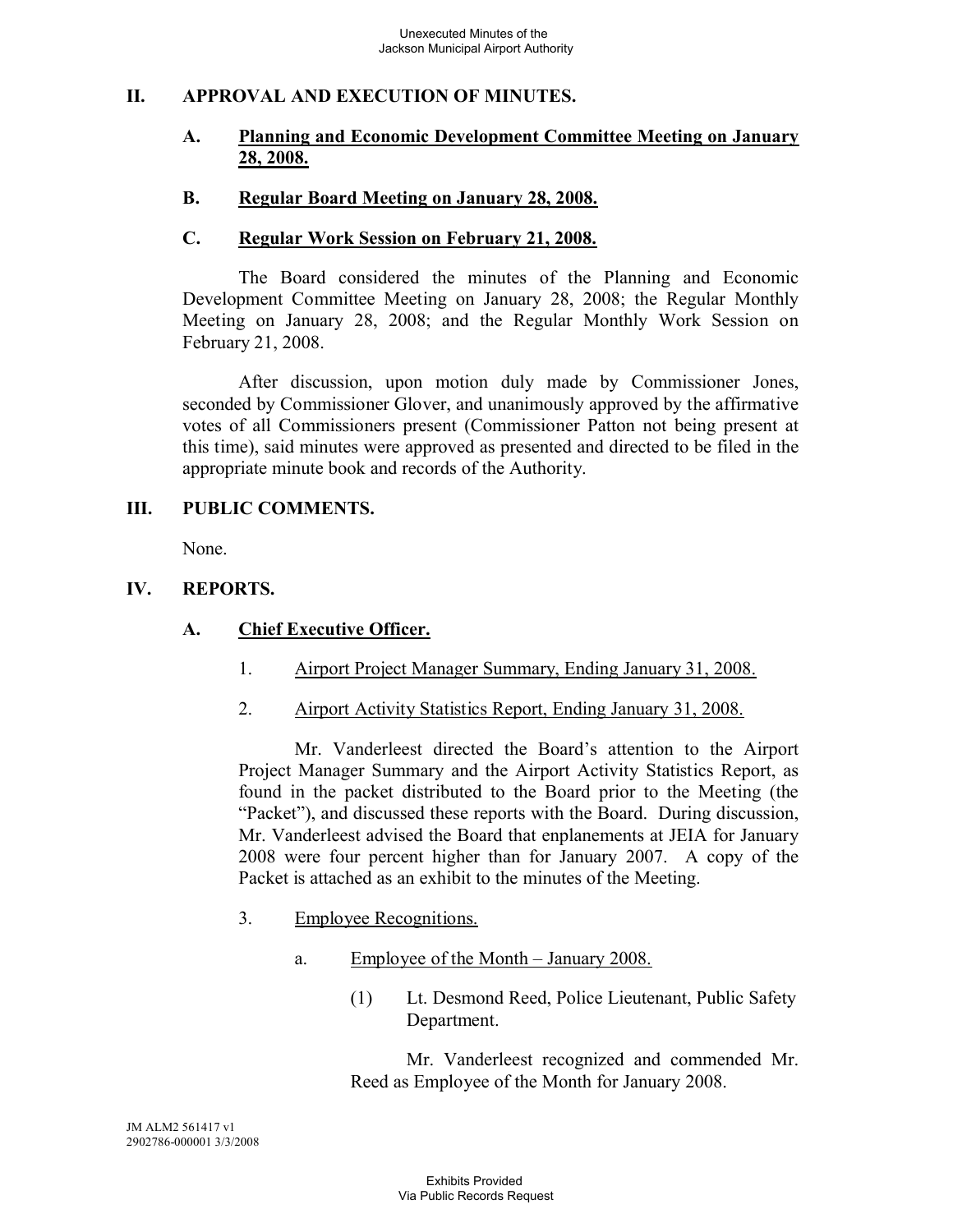- b. Professional Development Recognitions.
	- (1) Willie Jones, Certified Police Officer, Public Safety Department.
		- (a.) Achievement of Excellence, Airport News & Training Network.

Mr. Vanderleest introduced and commended Mr. Jones on his Achievement of Excellence for passing 150 ATSI tests from all categories.

#### **B. Attorney.**

1. State Hangars.

Mr. Moore reminded the Board that at the January 28, 2008, Regular Monthly Meeting of the Board, he had advised the Board that Charlie Williams, Acting Commissioner of the Mississippi Department of Public Safety ("DPS"), had expressed interest in renovating/replicating the old terminal building at Hawkins Field for pilots and related personnel of the DPS, and had recommended that Mr. Moore and his partner, Rusty Fortenberry, former Commissioner of DPS, discuss the matter with Hoopie Stringer, Director of the Mississippi Department of Finance and Administration ("DFA"). Mr. Moore said that when he and Mr. Fortenberry met with Mr. Stringer, Mr. Stringer expressed interest in the proposed conversion of the old terminal building at Hawkins Field, and also expressed interest in building a new hangar and related facilities at JEIA for the State's aircraft, but Mr. Stringer also expressed the same concern that Mr. Williams had expressed: that the Governor had indicated that he will not support the issuance of additional State bonds unless the project being funded creates jobs. However, Mr. Stringer implied that the State might decide not to issue bonds for certain projects previously authorized, thereby creating an opportunity to issue additional bonds without increasing the State's debt. As previously discussed with Mr. Williams, Mr. Fortenberry and Mr. Moore suggested that the Authority and the State share the capital costs of renovating/replicating the old terminal building and building a new hangar at Hawkins Field, and that the State pay for the new hangar at JEIA, with the State possibly receiving credit against ground rent for its capital investments. To gain further insight into the financing options, Mr. Stringer suggested that Mr. Fortenberry and Mr. Moore discuss the matter with State Senator Dean Kirby, Chairman of the Senate Finance Committee, which is responsible for initiating bond bills in the Senate. When Mr. Fortenberry and Mr. Moore met with Chairman Kirby, he expressed support for both projects, but also expressed concern about the Governor's willingness to approve additional State bonds. Chairman Kirby suggested that Mr. Fortenberry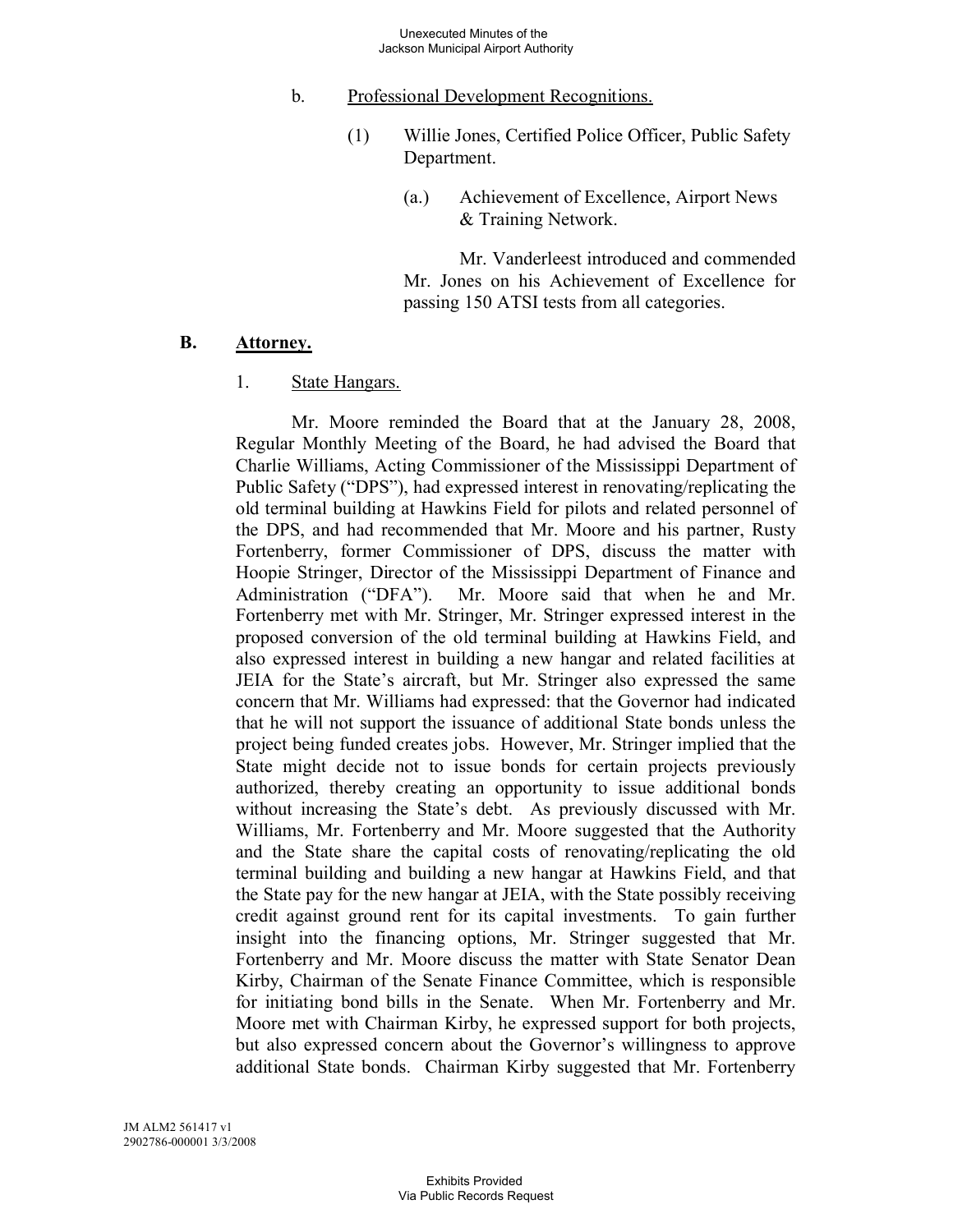and Mr. Moore discuss the projects with the Governor's office. Mr. Moore said that he then discussed both projects with Governor Barbour's Chief of Staff and Director of Policy. After discussing the matter with others in the Governor's office, they expressed serious interest in both projects, but said it would be very difficult to gain the Governor's support for the issuance of State bonds to pay for the projects this year. They suggested that the Authority develop more precise cost estimates and then discuss the matter in more detail with the Governor's office, DFA, DPS, and Chairman Kirby after the current legislative session, so that if both projects are deemed viable, they could be financed by State bonds authorized during the 2009 legislative session.

2. Real ID.

Mr. Moore and Ms. Wilson then discussed the consequences to the Authority of certain Congressional legislation and regulations issued by the U. S. Department of Homeland Security, which require states to meet new standards when issuing driver's licenses in order for those licenses to be used as the photo identification required to board a commercial airplane in the United States. Mississippi has not yet complied with the new standards. However, Mr. Moore and Ms. Wilson said they had been told that the State had applied for an extension, so that the new requirements would not go into effect in 2008, allowing the State time to comply with the requirements, or time for the U. S. Congress to revise the new standards.

## **V. ACTION ITEMS.**

## **A. Financial Matters.**

- 1. Financial Reports for January 2008: Accept.
- 2. Claims Docket for January 2008: Approve.

Mr. Vanderleest discussed with the Board the Financial Reports for the Authority for the month of January 2008, and the Claims Docket for January 2008, as found in the Packet.

After discussion, upon motion duly made by Commissioner Glover, seconded by Commissioner Patton, and unanimously approved by the affirmative votes of all Commissioners present, the Board adopted the following resolution.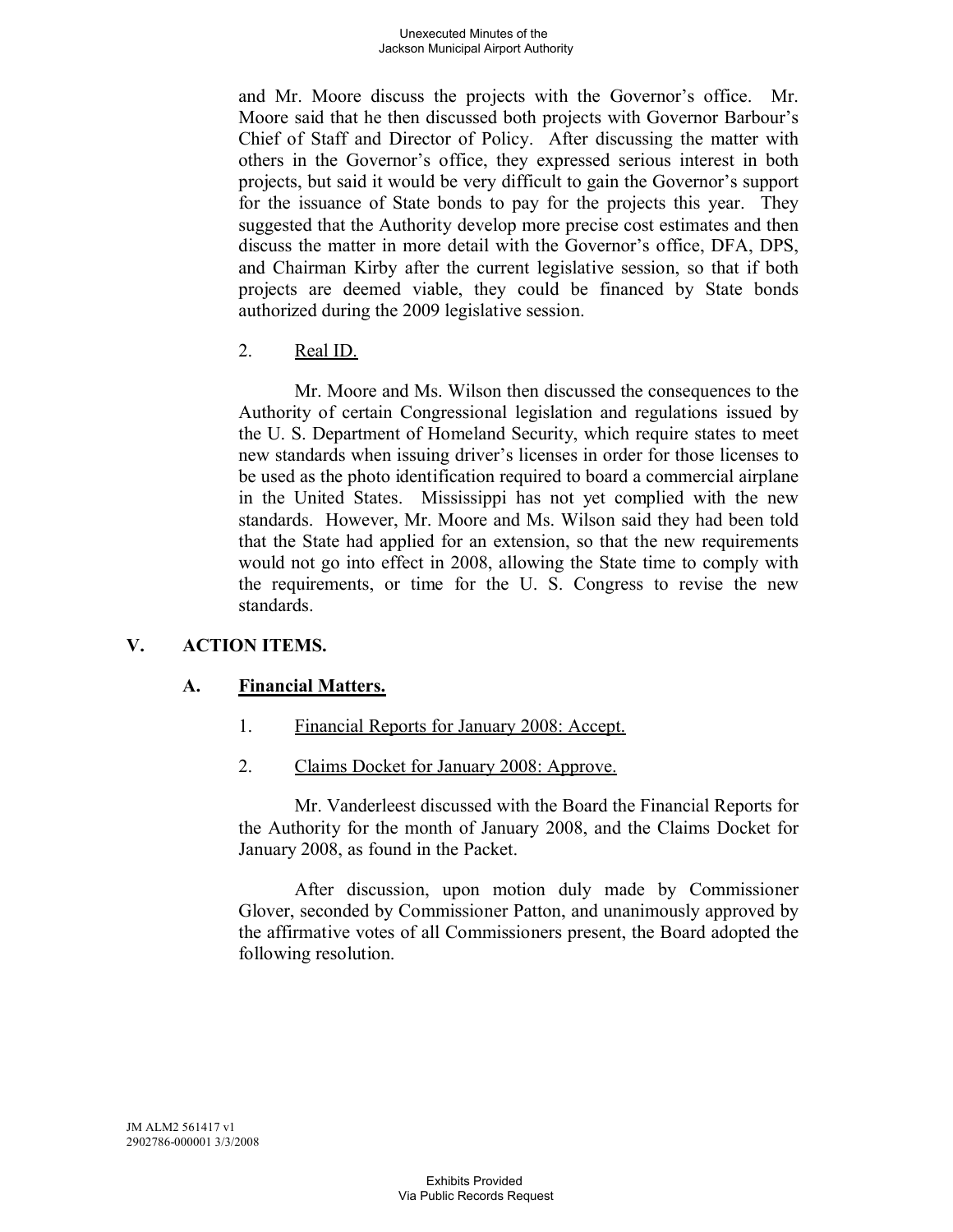## **RESOLUTION ACCEPTING FINANCIAL REPORTS FOR JANUARY 2008 AND APPROVING AND AUTHORIZING PAYMENT OF CLAIMS DOCKET FOR JANUARY 2008**

**WHEREAS**, the Board of Commissioners (the "Board") of the Jackson Municipal Airport Authority (the "Authority") has reviewed and considered (i) certain financial statements for the Authority for the month and period ending January 31, 2008 (the "Financial Reports"), and (ii) the Claims Docket of the Authority for the month of January 2008 (the "Claims"), both the Financial Reports and the Claims being (i) included in the packet distributed to the Board prior to the February 25, 2008, Regular Monthly Meeting of the Board, and (ii) incorporated herein by reference;

**NOW, THEREFORE, BE IT RESOLVED**, the Board hereby (i) accepts the Financial Reports and (ii) approves and authorizes payment of the Claims in the total amount of \$1,034,222.35.

## **B. Service Agreements.**

- 1. Agreement with Cellular South for Voice and Data Services, JMAA: Authorize Agreement.
- 2. Agreement with Southern Administrators & Benefit Consultants, Inc., for Administration of Flexible Benefit Cafeteria Plan, JMAA: Authorize Agreement.
- 3. Professional Service Agreement, The Boyd Group, Air Service Assessment: Approve Agreement.

Mr. Vanderleest directed the Board's attention to the memoranda in the Packet which described each of the matters set out above, and discussed each of these matters with the Board.

After discussion, upon motion duly made by Commissioner Patton, seconded by Commissioner Glover, and unanimously approved by the affirmative votes of all Commissioners present, the Board adopted the following resolution.

## **RESOLUTION APPROVING AND AUTHORIZING CERTAIN ACTIONS WITH RESPECT TO CERTAIN SERVICE AGREEMENTS**

**WHEREAS**, the staff of the Jackson Municipal Airport Authority (the "Authority") has recommended that the Board of Commissioners (the "Board") of the Authority approve and authorize certain actions with respect to certain service agreements identified below, all as more particularly described in certain memoranda which were (i) included in the packet distributed to the Board prior to the February 25, 2008, Regular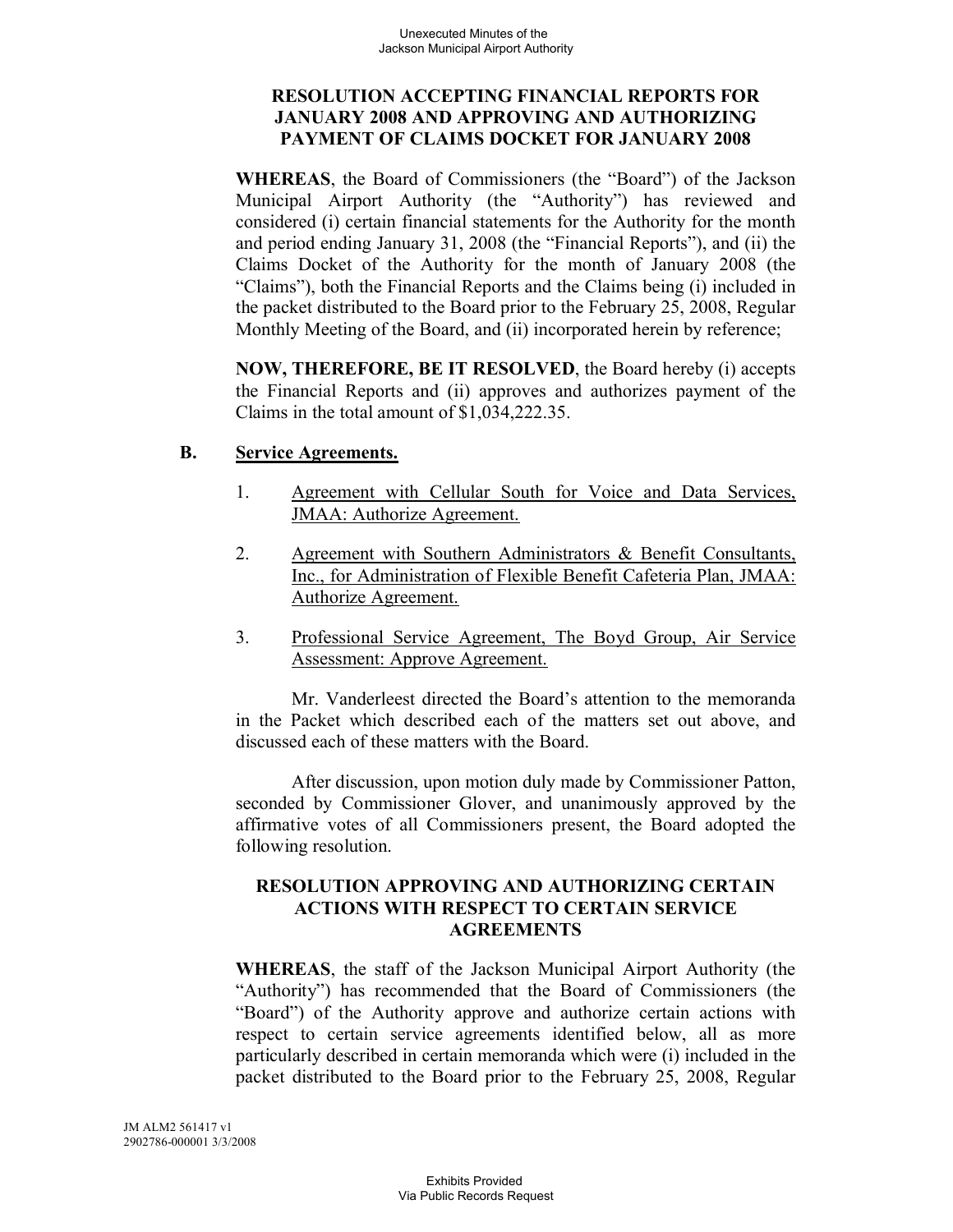Monthly Meeting of the Board, and (ii) incorporated herein by reference (separately, each a "Memorandum;" collectively, the "Memoranda") ; and

**WHEREAS**, the Board has reviewed and considered said Memoranda and considered said recommendations by the staff of the Authority;

**NOW, THEREFORE, BE IT RESOLVED**, the Board hereby determines that it would be in the best interests of and in furtherance of the duties and responsibilities of the Authority to, and the Board hereby does, take the following action:

- 1. The Board approves and authorizes negotiation and execution of an agreement (the "CS Agreement") with Cellular South ("CS") for cellular services for the staff of the Authority, said CS Agreement to be in such form and to contain such terms and conditions consistent with the Memorandum dated February 25, 2008, which describes this matter, as may be deemed appropriate by the Chief Executive Officer of the Authority, as evidenced by his execution thereof.
- 2. The Board approves and authorizes negotiation and execution of an agreement (the "SABC Agreement") with Southern Administrators & Benefit Consultants, Inc. ("SABC") to perform non-fiduciary duties as the administrators of the Authority's flexible benefit cafeteria plan, said SABC Agreement to be in such form and to contain such terms and conditions consistent with the Memorandum dated February 15, 2008, which describes this matter, as may be deemed appropriate by the Chief Executive Officer of the Authority, as evidenced by his execution thereof.
- 3. The Board approves and authorizes negotiation and execution of a professional services agreement (the "Boyd Agreement") with The Boyd Group ("Boyd") for professional services in connection with analyzing potential changes in the airline service market which may result from the current round of airline mergers and acquisitions and the potential impact of such market changes on the Authority, said Boyd Agreement to be in such form and to contain such terms and conditions consistent with the Memorandum dated February 19, 2008, which describes this matter, as may be deemed appropriate by the Chief Executive Officer of the Authority, as evidenced by his execution thereof.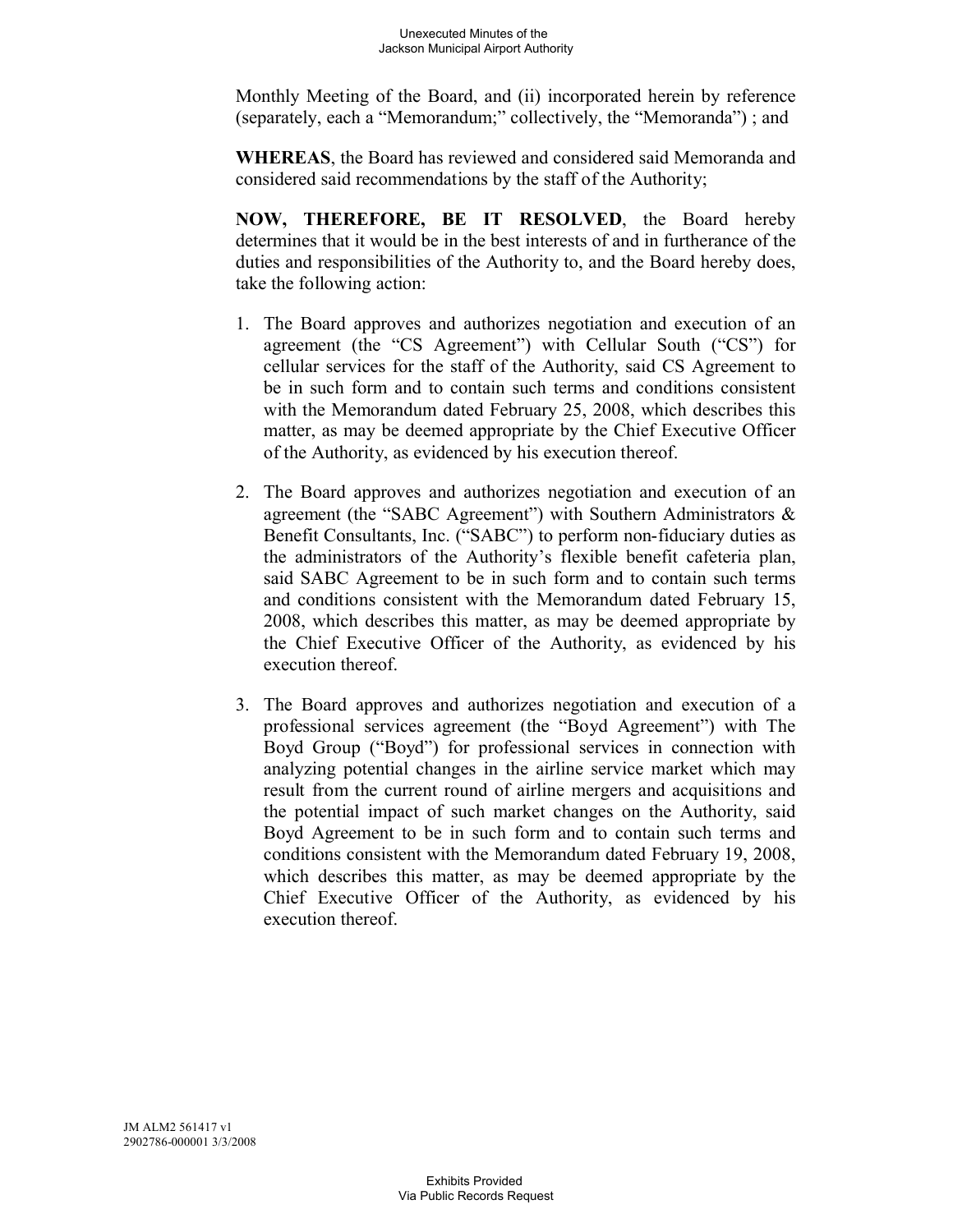## **C. Construction Projects.**

- 1. **JMAA Project No. 007-07, Purchase and Installation of S & C** Switchgear, JEIA: Approve Change Order No. 2.
- 2. JMAA Project No. 008-08, MS DPS Hangars and Building Renovation, JEIA and HKS: Authorize Agreements.

Mr. Vanderleest directed the Board's attention to the memoranda in the Packet which described each of the matters set out above, and discussed each of these matters with the Board.

The Board decided to consider these two matters separately.

After further discussion, upon motion duly made by Commissioner Glover, seconded by Commissioner Patton, and unanimously approved by the affirmative votes of all Commissioners present, the Board adopted the following resolution.

## **RESOLUTION APPROVING AND AUTHORIZING EXECUTION AND ACCOMPLISHMENT OF CHANGE ORDER NO. 2, CONTRACT NO. 007-07-313, PURCHASE AND INSTALLATION OF S&C SWITCHGEAR**

**WHEREAS**, the staff of the Jackson Municipal Airport Authority (the "Authority") has recommended that the Board of Commissioners (the "Board") of the Authority approve and authorize execution and accomplishment of Change Order No. 2 to Contract No. 007-07-313, as more particularly described in that certain memorandum dated February 20, 2008, as (i) included in the packet distributed to the Board prior to the February 25, 2008, Regular Monthly Meeting of the Board (the "Memorandum"), and (ii) incorporated herein by reference; and

**WHEREAS**, the Board has reviewed and considered said Memorandum and considered said recommendation by the staff of the Authority;

**NOW, THEREFORE, BE IT RESOLVED**, the Board hereby determines that it would be in the best interests of and in furtherance of the duties and responsibilities of the Authority to, and the Board hereby does, approve and authorize execution and accomplishment of Change Order No. 2 to Contract No. 007-07-313, as more particularly described in the Memorandum.

The Board then discussed the proposed agreements for professional services in connection with the proposed hangars and building improvements for the State, as more particularly discussed in the memorandum in the Packet dated February 21, 2008, which described these projects and proposed professional services agreements. Mr.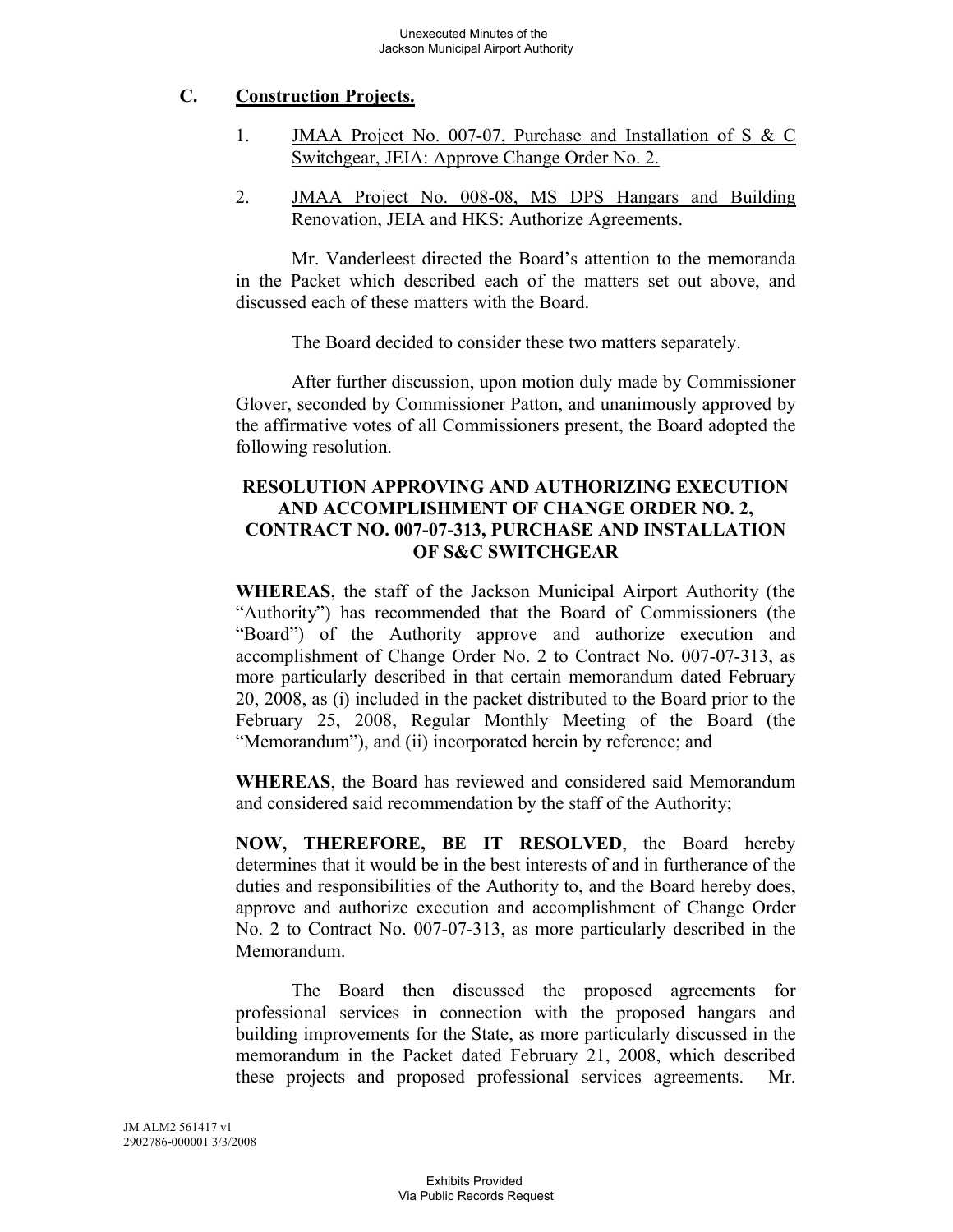Vanderleest and Mr. Moore said that this recommendation was based on the possibility that the Legislature may decide on short notice to authorize the issuance of State bonds to pay for (i) renovation/replication of the old terminal building and construction of a new hangar at Hawkins Field to be used by the DPS for its pilots, related personnel, and aircraft, and (ii) construction of a new hangar and related facilities for the State's aircraft at JEIA.

During discussion, the Board decided to separately consider the proposed agreements for (i) Hawkins Field and (ii) JEIA.

After further discussion, upon motion duly made by Commissioner Glover, seconded by Commissioner Jones, and unanimously approved by the affirmative votes of all Commissioners present, the Board adopted the following resolution.

## **RESOLUTION APPROVING AND AUTHORIZING NEGOTIATION AND EXECUTION OF AGREEMENT WITH WAGGONER ENGINEERING, INC. FOR PROFESSIONAL SERVICES AT JACKSON-EVERS INTERNATIONAL AIRPORT**

**WHEREAS**, the staff of the Jackson Municipal Airport Authority (the "Authority") has recommended that the Board of Commissioners (the "Board") of the Authority approve and authorize negotiation and execution of an addendum (the "Addendum") to the Standard Form Agreement between the Authority and Waggoner Engineering, Inc. ("WEI") to employ WEI to provide preliminary conceptual design and to develop expected design and construction costs for a general aviation hangar to be located at a certain site at Jackson-Evers International Airport to be used by the State of Mississippi (the "Services"), as more particularly described in that certain memorandum dated February 21, 2008, as (i) included in the packet distributed to the Board prior to the February 25, 2008, Regular Monthly Meeting of the Board (the "Memorandum") and (ii) incorporated herein by reference; and

**WHEREAS**, the Board has reviewed and considered the Memorandum, and considered the recommendation by the staff of the Authority;

**NOW, THEREFORE, BE IT RESOLVED,** the Board hereby determines that it would be in the best interests of and in furtherance of the duties and responsibilities of the Authority to, and the Board hereby does, approve and authorize negotiation and execution of the Addendum to employ WEI to provide the Services, said Addendum to be in such form and to contain such terms and conditions consistent with the Memorandum as may be deemed appropriate by the Chief Executive Officer of the Authority, as evidenced by his execution thereof; provided, however, fees and out-of-pocket expenses for the Services shall not exceed \$25,000.00.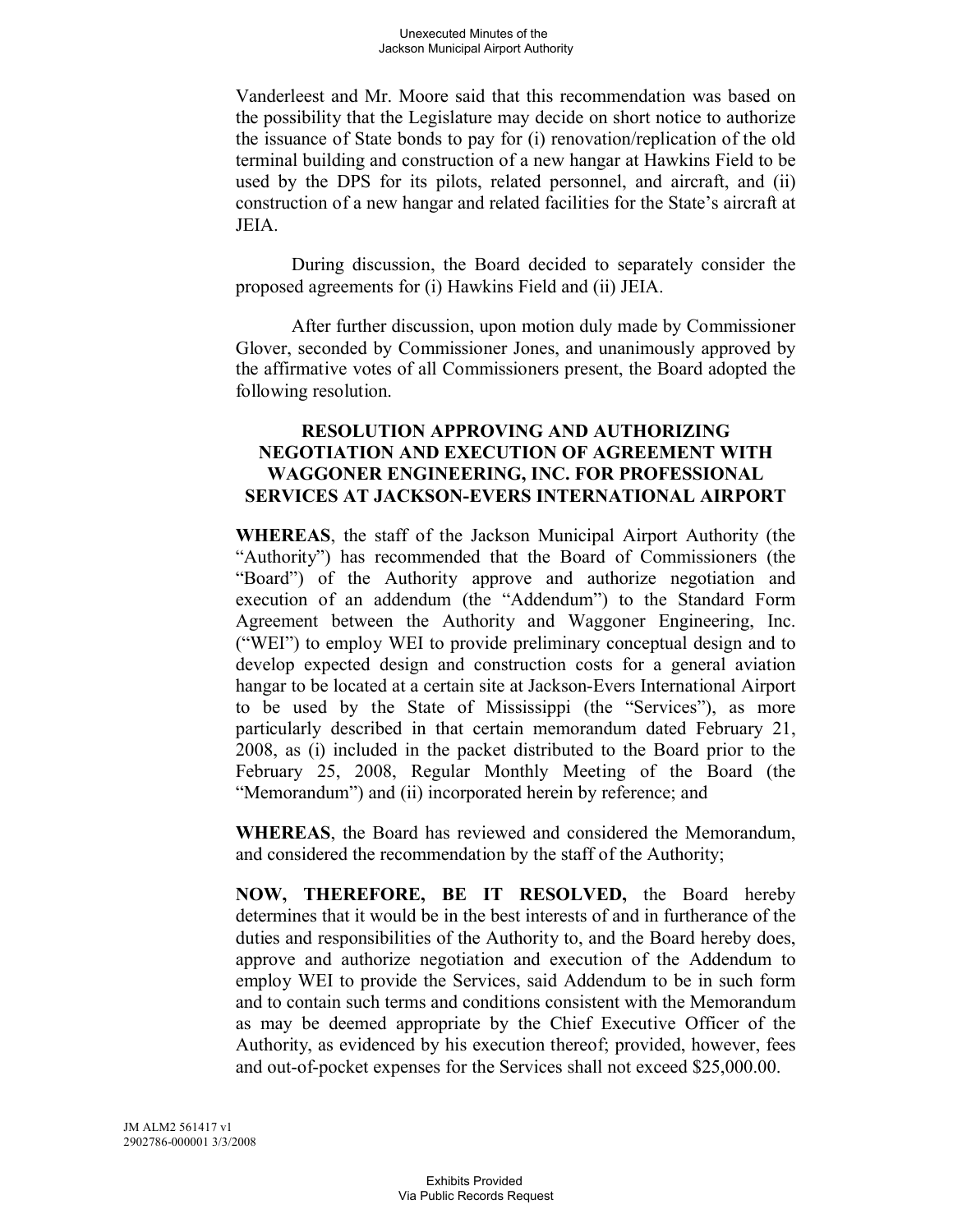#### Unexecuted Minutes of the Jackson Municipal Airport Authority

Mr. Vanderleest and the Board then discussed the staff recommendation for professional services in connection with renovation/replication of the old terminal building and construction of a new hangar at Hawkins Field to be used by DPS and related personnel.

Mr. Vanderleest said that the staff recommended that the Board authorize him to negotiate an agreement with Gresham Smith & Partners for certain preliminary conceptual design and to develop expected design and construction costs for the Hawkins Field projects. Mr. Vanderleest said that the staff would require Gresham Smith & Partners to associate Environmental Management Plus, Inc. and Integrated Management Services as necessary and appropriate for this initial phase of the Hawkins Field projects.

After further discussion, upon motion duly made by Commissioner Glover, seconded by Commissioner Jones, and unanimously approved by the affirmative votes of all Commissioners present, the Board adopted the following resolution.

#### **RESOLUTION APPROVING AND AUTHORIZING NEGOTIATION AND EXECUTION OF AGREEMENT WITH GRESHAM SMITH & PARTNERS FOR PROFESSIONAL SERVICES AT HAWKINS FIELD**

**WHEREAS**, the staff of the Jackson Municipal Airport Authority (the "Authority") has recommended that the Board of Commissioners (the "Board") of the Authority approve and authorize negotiation and execution of an agreement (the "Agreement") to employ Gresham Smith & Partners ("GSP") to provide preliminary conceptual design and to develop expected design and construction costs for renovation/replication of the old terminal building and construction of a new hangar at Hawkins Field to be used by the Mississippi Department of Public Safety (the "Services"), as more particularly described in that certain memorandum dated February 21, 2008, as (i) included in the packet distributed to the Board prior to the February 25, 2008, Regular Monthly Meeting of the Board (the "Memorandum"), and (ii) incorporated herein by reference; and

**WHEREAS**, the staff of the Authority has advised the Board that GSP will be required to associate Environmental Management Plus, Inc. and Integrated Management Services to provide certain professional services as part of the Services as appropriate; and

**WHEREAS**, the Board has reviewed and considered the Memorandum, and considered the recommendation by the staff of the Authority;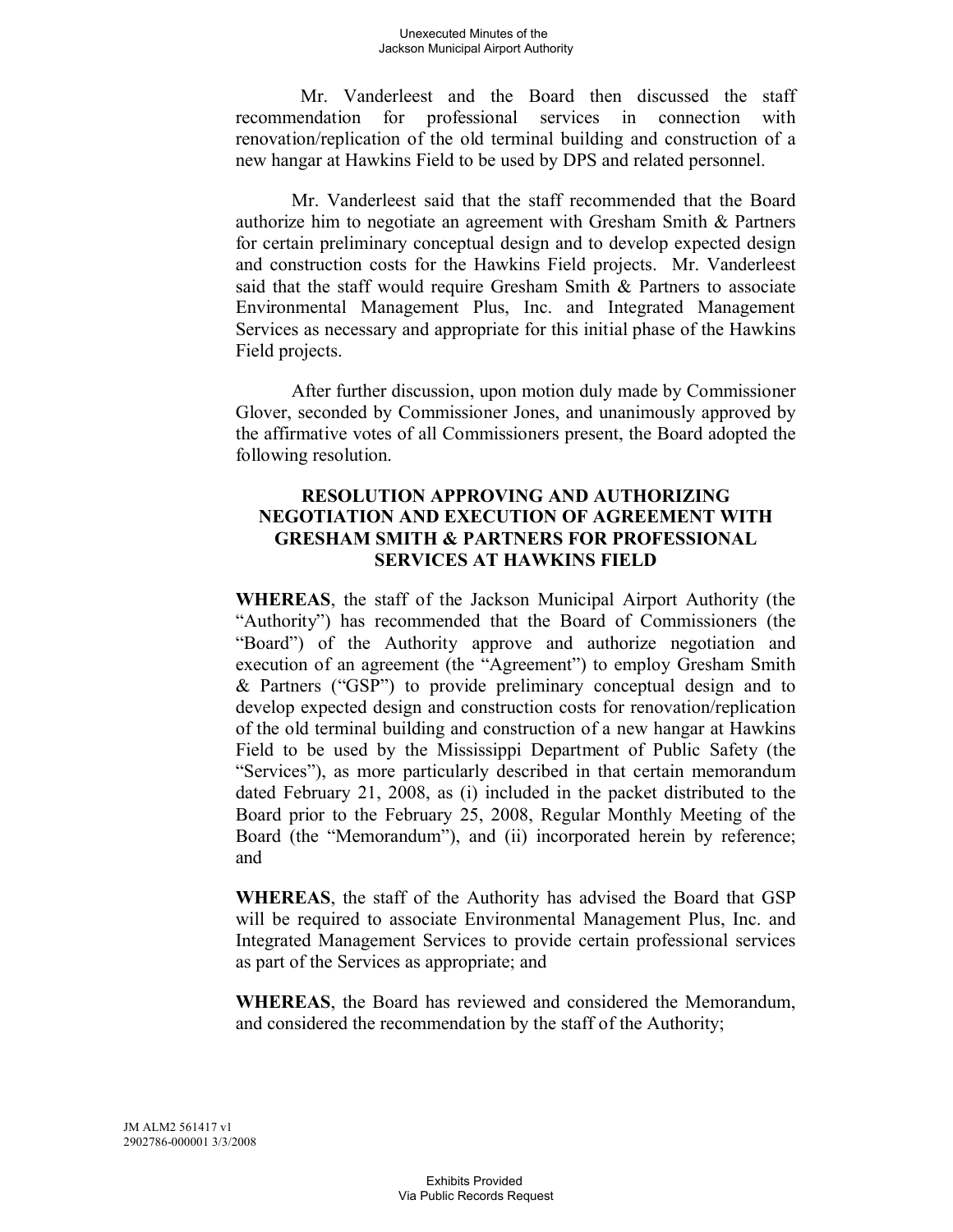**NOW, THEREFORE, BE IT RESOLVED,** the Board hereby determines that it would be in the best interests of and in furtherance of the duties and responsibilities of the Authority to, and the Board hereby does, approve and authorize negotiation and execution of the Agreement to employ GSP to provide the Services, said Agreement to be in such form and to contain such terms and conditions consistent with the foregoing and the Memorandum as may be deemed appropriate by the Chief Executive Officer of the Authority, as evidenced by his execution thereof; provided, however, fees and out-of-pocket expenses for the Services shall not exceed \$75,000.00.

#### **D. Procurements.**

There was no discussion or action regarding procurements taken at the Meeting.

#### **E. Lease and Concession Agreements.**

1. OneSource Facility Services, Inc. – Ground Support Operating Agreement, JEIA: Authorize Agreement.

Mr. Vanderleest directed the Board's attention to the memorandum in the Packet which described this matter, and discussed this matter with the Board.

After discussion, upon motion duly made by Commissioner Irvin, seconded by Commissioner Patton, and unanimously approved by the affirmative votes of all Commissioners present, the Board adopted the following resolution.

#### **RESOLUTION APPROVING AND AUTHORIZING NEGOTIATION AND EXECUTION OF GROUND SUPPORT OPERATING AGREEMENT WITH ONESOURCE FACILITY SERVICES, INC.**

**WHEREAS**, the staff of the Jackson Municipal Airport Authority (the "Authority") has recommended that the Board of Commissioners (the "Board") of the Authority approve and authorize negotiation and execution of a certain ground support operating agreement (the "Agreement") with OneSource Facility Services, Inc. ("OneSource"), as more particularly described in that certain memorandum dated January 31, 2008, as (i) included in the packet distributed to the Board prior to the February 25, 2008, Regular Monthly Meeting of the Board (the "Memorandum") and (ii) incorporated herein by reference; and

**WHEREAS**, the Board has reviewed the Memorandum and considered the recommendation by the staff of the Authority;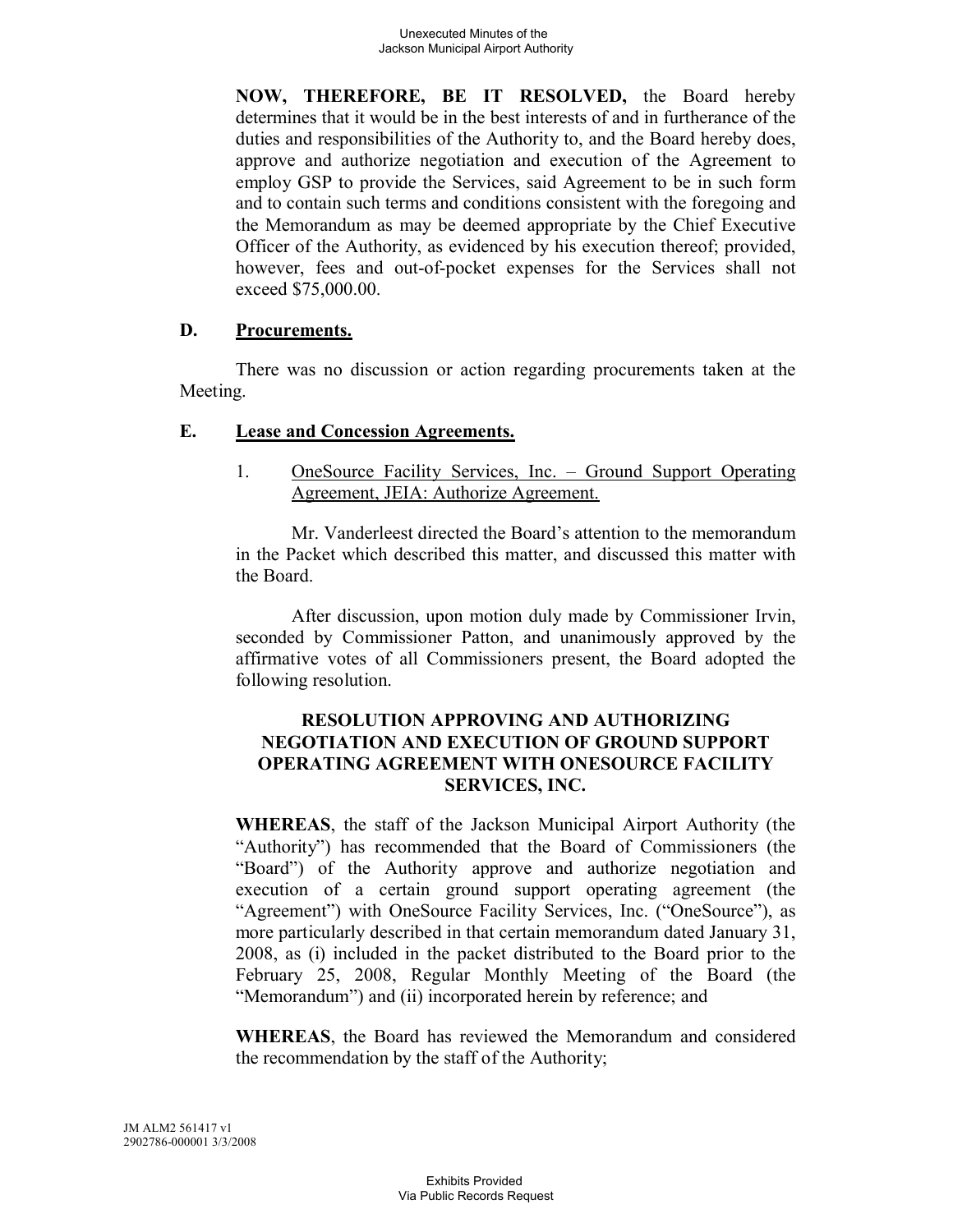**NOW, THEREFORE, BE IT RESOLVED**, the Board hereby determines that it would be in the best interests of and in furtherance of the duties and responsibilities of the Authority to, and the Board hereby does, approve and authorize negotiation and execution of the Agreement, said Agreement to be in such form and to contain such terms and conditions consistent with the Memorandum as may be deemed appropriate by the Chief Executive Officer of the Authority, as evidenced by his execution thereof.

#### 2. Chamblee Company: Authorize Modification of Leases and Authorize Sale of Improvements.

Mr. Vanderleest said that Rodney Chamblee of The Chamblee Company, and his attorney, Jim Tohill, met earlier in the day with Commissioner Irvin, Mr. Vanderleest, Mr. Moore and Mr. Wagner to discuss the terms and conditions by which the Authority might renegotiate certain leases of real property at JEIA to The Chamblee Company, and its affiliates (collectively, "Chamblee").

## **VI. CLOSED SESSION.**

At approximately 5:00 p.m., Chair Stewart requested that the Board consider entering Closed Session to discuss whether to enter into Executive Session for the limited purpose of discussing the terms and conditions by which the Authority might renegotiate certain leases of real property at JEIA to Chamblee, which required confidential treatment in accordance with applicable law.

After discussion, upon motion duly made by Commissioner Glover, seconded by Commissioner Jones, and unanimously approved by the affirmative votes of all Commissioners present, the Board agreed to enter into Closed Session for the limited purpose of considering whether to enter into Executive Session to discuss the terms and conditions by which the Authority might renegotiate certain leases of real property at JEIA to Chamblee, which required confidential treatment in accordance with applicable law. The Board asked Mr. Vanderleest, Ms. Wilson, Mr. Moore, and Mr. Wagner to remain during the Closed Session. All others present at the Meeting, other than the Board itself, then left the Meeting.

## **VII. EXECUTIVE SESSION.**

At approximately 5:02 p.m., the Board considered whether to enter into Executive Session for the limited purpose of discussing the terms and conditions by which the Authority might renegotiate certain leases of real property at JEIA to Chamblee, which required confidential treatment in accordance with applicable law.

After discussion, upon motion duly made by Commissioner Glover, seconded by Commissioner Jones, and unanimously approved by the affirmative votes of all Commissioners present, the Board agreed to enter into Executive Session for the limited purpose of discussing the terms and conditions by which the Authority might renegotiate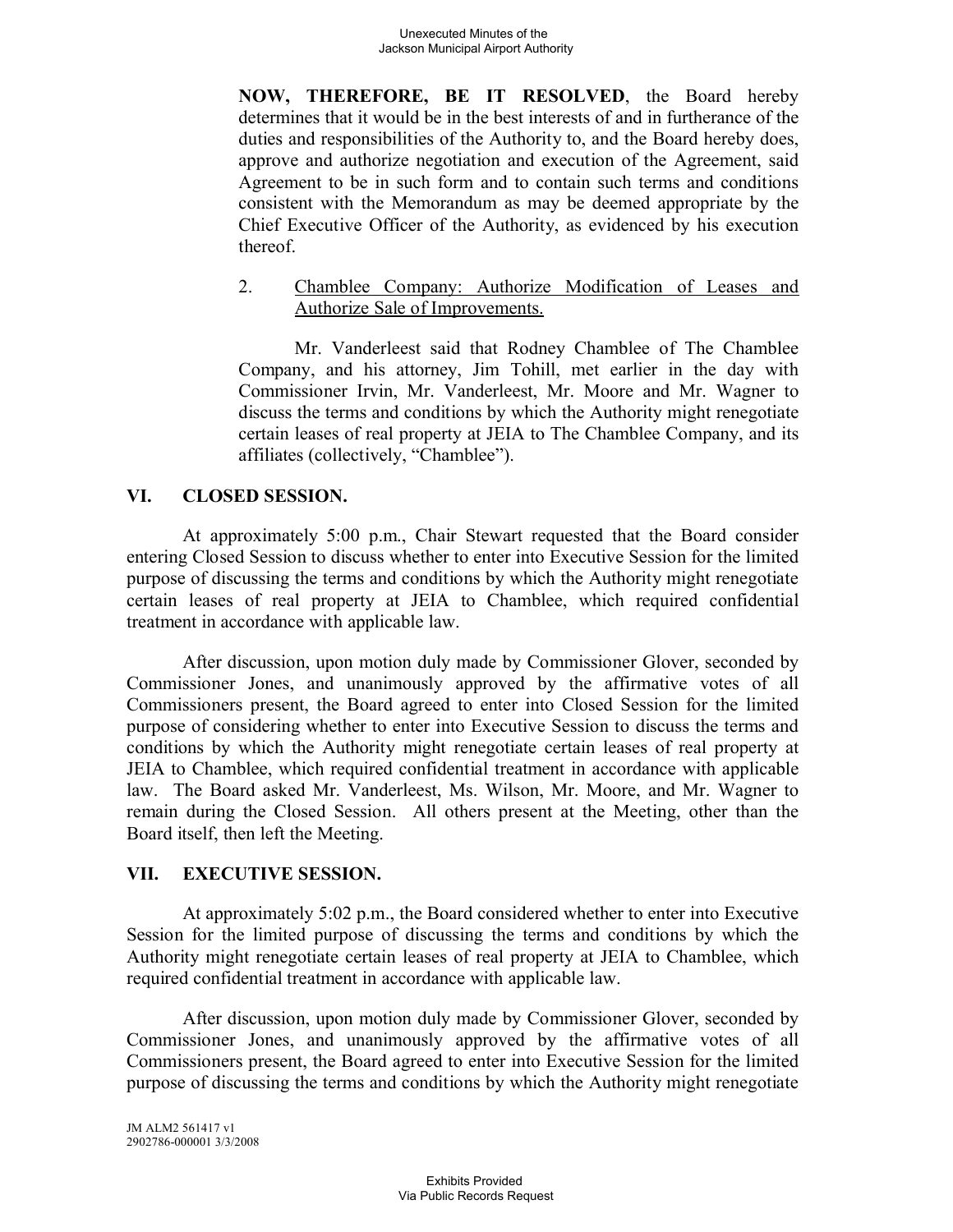certain leases of real property at JEIA to Chamblee, which required confidential treatment in accordance with applicable law. The Board asked Mr. Vanderleest, Ms. Wilson, Mr. Moore, and Mr. Wagner to remain during the Executive Session.

Mr. Wagner then stepped outside the Community Room and told those outside the Meeting that the Board had voted to go into Executive Session to discuss the terms and conditions by which the Authority might renegotiate certain leases of real property at JEIA to Chamblee, which required confidential treatment in accordance with applicable law.

The Board then met in Executive Session to discuss the terms and conditions by which the Authority might renegotiate certain leases of real property at JEIA to Chamblee which required confidential treatment in accordance with applicable law.

## **VIII. OPEN SESSION.**

At approximately 5:25 p.m., Chair Stewart invited the staff of the Authority and the public back into the Meeting, and the Board reconvened the Meeting in Open Session.

Chair Stewart announced that, during the Executive Session, upon the affirmative votes of Commissioners Stewart, Glover, Irvin and Jones, with Commissioner Patton voting against the motion, the Board had taken the following actions:

- § The Board authorized the Authority's legal counsel and representatives to negotiate the terms and conditions by which the Authority may agree to modify certain leases of real property at JEIA to Chamblee, including the possible sale of the Authority's reversionary interest in the improvements constructed under those leases, all for submission to the Board for further discussion and action.
- § The Board authorized the staff of the Authority to employ a qualified professional real estate appraiser to appraise (i) the current fair market value of the real property at JEIA currently leased by the Authority to Chamblee, and (ii) the present value of the Authority's reversionary interest in the improvements constructed under those leases, and to report thereon to the Authority.

## **F. Grants.**

There was no discussion or action regarding grants taken at the Meeting.

## **G. Other Matters.**

1. Hawkins Field Air Show.

Mr. Vanderleest reminded the Board that the original budget for this event was \$75,000.00. Mr. Vanderleest asked the Board to increase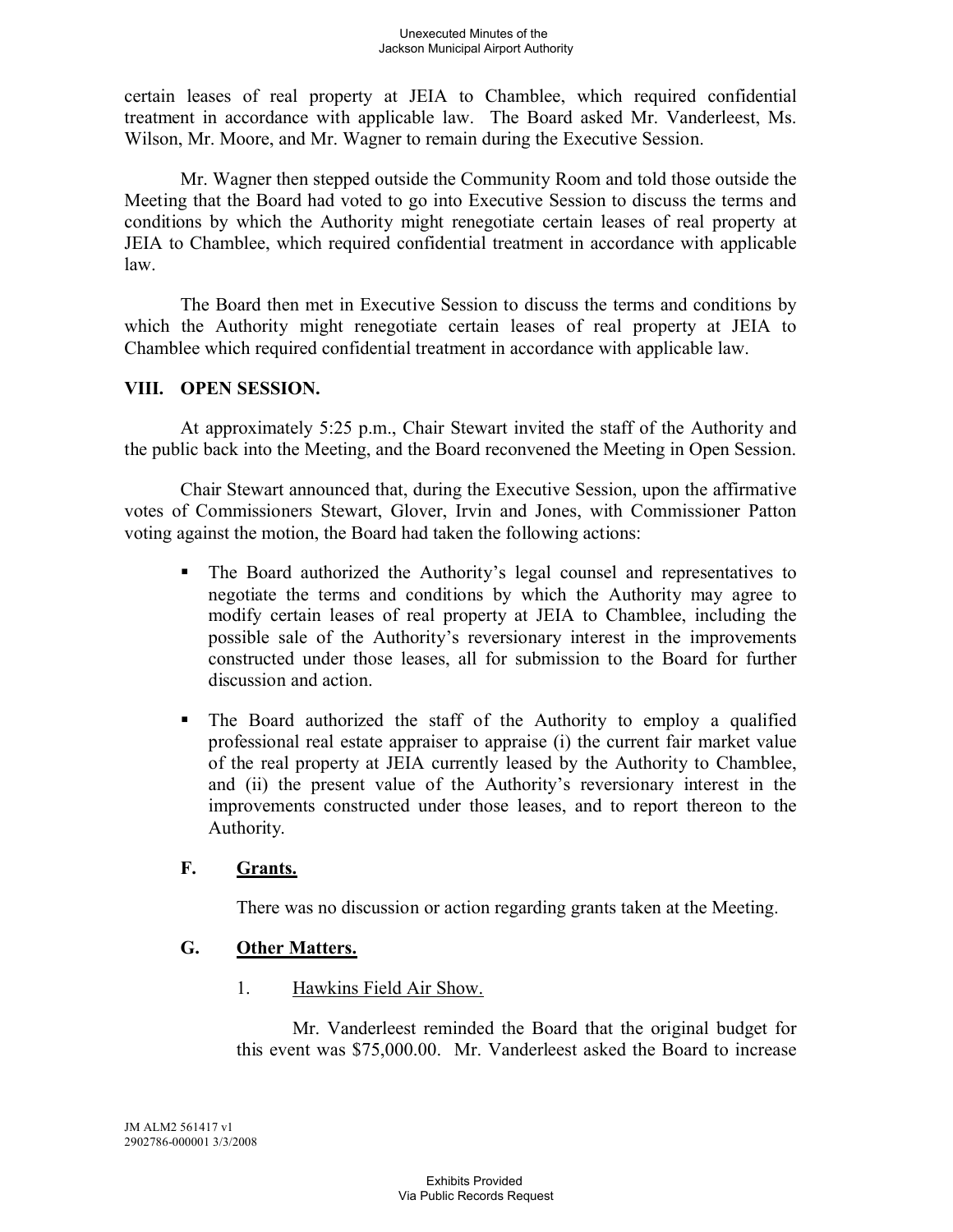the budget for this event to \$150,000.00, based on a more realistic assessment of actual expenses and fees to be incurred.

After discussion, upon motion duly made by Commissioner Patton, seconded by Commissioner Irvin, and unanimously approved by the affirmative votes of all Commissioners present, the Board adopted the following resolution.

#### **RESOLUTION AUTHORIZING INCREASE IN BUDGET FOR AIRSHOW AT HAWKINS FIELD AND CONTRACTS RELATING THERETO**

**WHEREAS**, pursuant to a resolution adopted by the Board of Commissioners (the "Board") of the Jackson Municipal Airport Authority (the "Authority") on December 20, 2007, the Board authorized negotiation and execution of all agreements and contracts (the "Hawkins Field Air Show Agreements") necessary and appropriate in connection with an air show at Hawkins Field in April 2008 (the "Hawkins Field Air Show"), subject to a total budget of \$75,000.00; and

**WHEREAS**, the staff of the Authority has advised the Board that a more accurate budget for the Hawkins Field Air Show Agreements would be \$150,000.00, rather than \$75,000.00, and has recommended that the Board approve a budget of \$150,000.00 for the Hawkins Field Air Show Agreements; and

**WHEREAS**, the Board has considered said recommendation by the staff of the Authority;

**NOW, THEREFORE, BE IT RESOLVED**, the Board hereby determines that it would be in the best interests of and in furtherance of the duties and responsibilities of the Authority to, and the Board hereby does, approve and authorize negotiation and execution of the Hawkins Field Air Show Agreements, said Hawkins Field Air Show Agreements to be in such form and to contain such terms and conditions as previously authorized by the Board and as may be deemed appropriate by the Chief Executive Officer of the Authority, as evidenced by his execution thereof; provided, however, the total budget for the Hawkins Field Air Show Agreements shall be \$150,000.00.

#### 2. Portrait Wall Proposal, JEIA.

Mr. Vanderleest discussed with the Board a proposal for creating a "picture wall" in the Main Terminal Building at JEIA to display photographic portraits of the Governor of Mississippi, the Mayor and City Council of the City of Jackson, the Board, and the Chief Executive Officer of the Authority. During discussion, Mr. Vanderleest estimated that the cost of the proposed "picture wall" would be approximately \$30,000.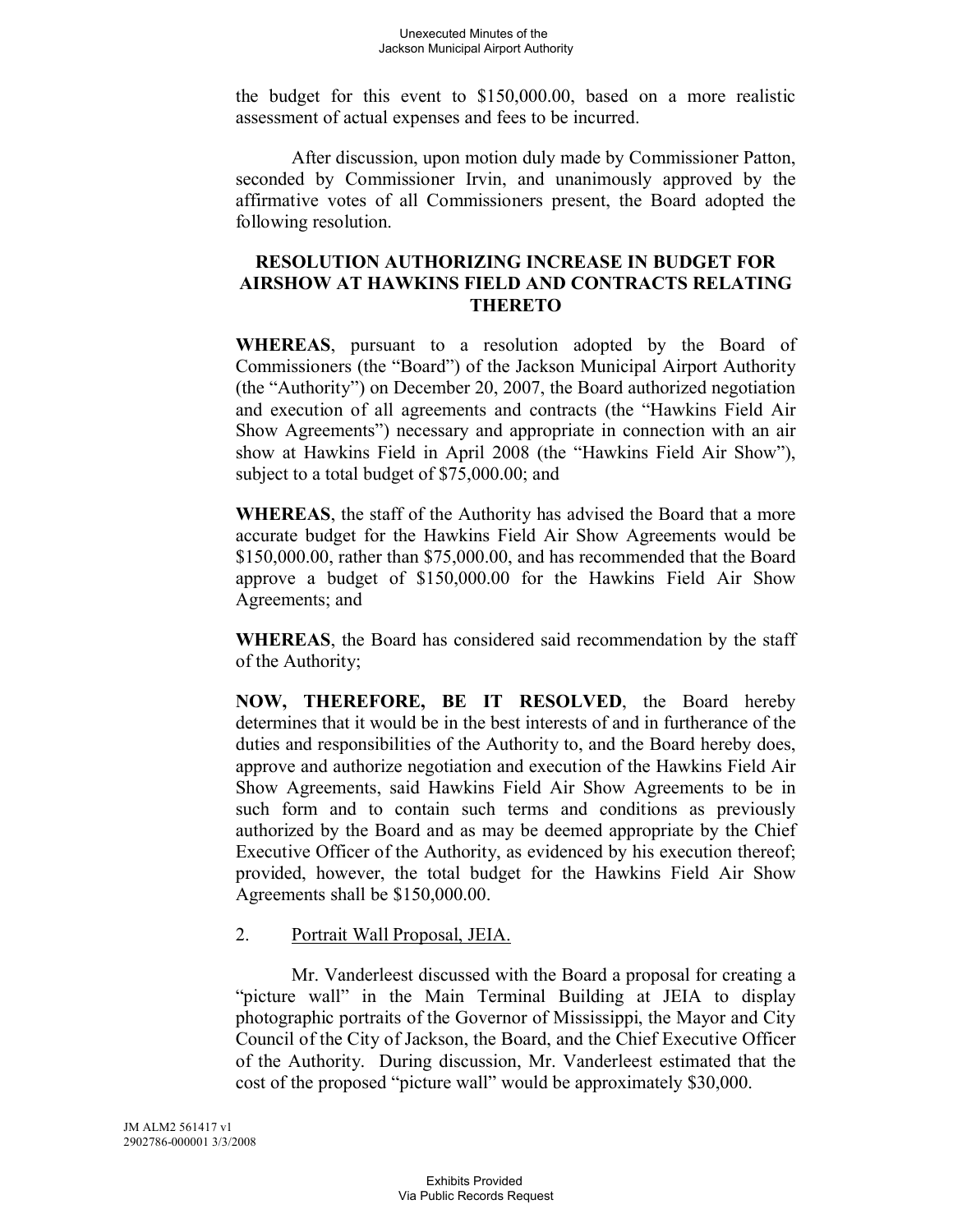During discussion, the Board considered the proposed "picture wall" and, as an alternative, purchasing two kiosks to hold the same photographic portraits, at a cost estimated by Mr. Vanderleest to be approximately \$70,000 (\$30,000 for the portraits and \$40,000 for the kiosks).

After discussion, upon motion duly made by Commissioner Glover, seconded by Commissioner Irvin, and unanimously approved by the affirmative votes of all Commissioners present, the Board adopted the following resolution.

## **RESOLUTION AUTHORIZING PROCUREMENT OF PORTRAITS AND PUBLICATION OF AN ADVERTISEMENT FOR BIDS FOR TWO KIOSKS FOR PORTRAITS**

**WHEREAS**, the staff of the Jackson Municipal Airport Authority (the "Authority") has recommended that the Board of Commissioners (the "Board") of the Authority approve and authorize construction of a display in the Main Terminal Building at Jackson-Evers International Airport ("JEIA") for photographic portraits of the Governor of the State of Mississippi, the Mayor and City Council of the City of Jackson (the local government sponsor of the Authority), the Board, and the Chief Executive Officer of the Authority; and

**WHEREAS**, the Board has considered said recommendation by the staff of the Authority, and has discussed various alternatives for exhibiting said photographic portraits;

**NOW, THEREFORE, BE IT RESOLVED**, the Board hereby determines that it would be in the best interests of and in furtherance of the duties and responsibilities of the Authority to, and the Board hereby does, approve and authorize (i) the procurement of photographic portraits of the Governor of the State of Mississippi, the Mayor and City Council of the City of Jackson (the local government sponsor of the Authority), the Board, and the Chief Executive Officer of the Authority, in accordance with applicable law, and (ii) publication of an advertisement for bids for two kiosks to be located in the Main Terminal Building at JEIA to display said photographic portraits.

#### 3. Recording of Board Minutes.

At Commissioner Irvin's recommendation, the Board did not discuss or take action on this matter at the Meeting.

4. Robert's Rules of Order.

At Commissioner Irvin's recommendation, the Board did not discuss or take action on this matter at the Meeting.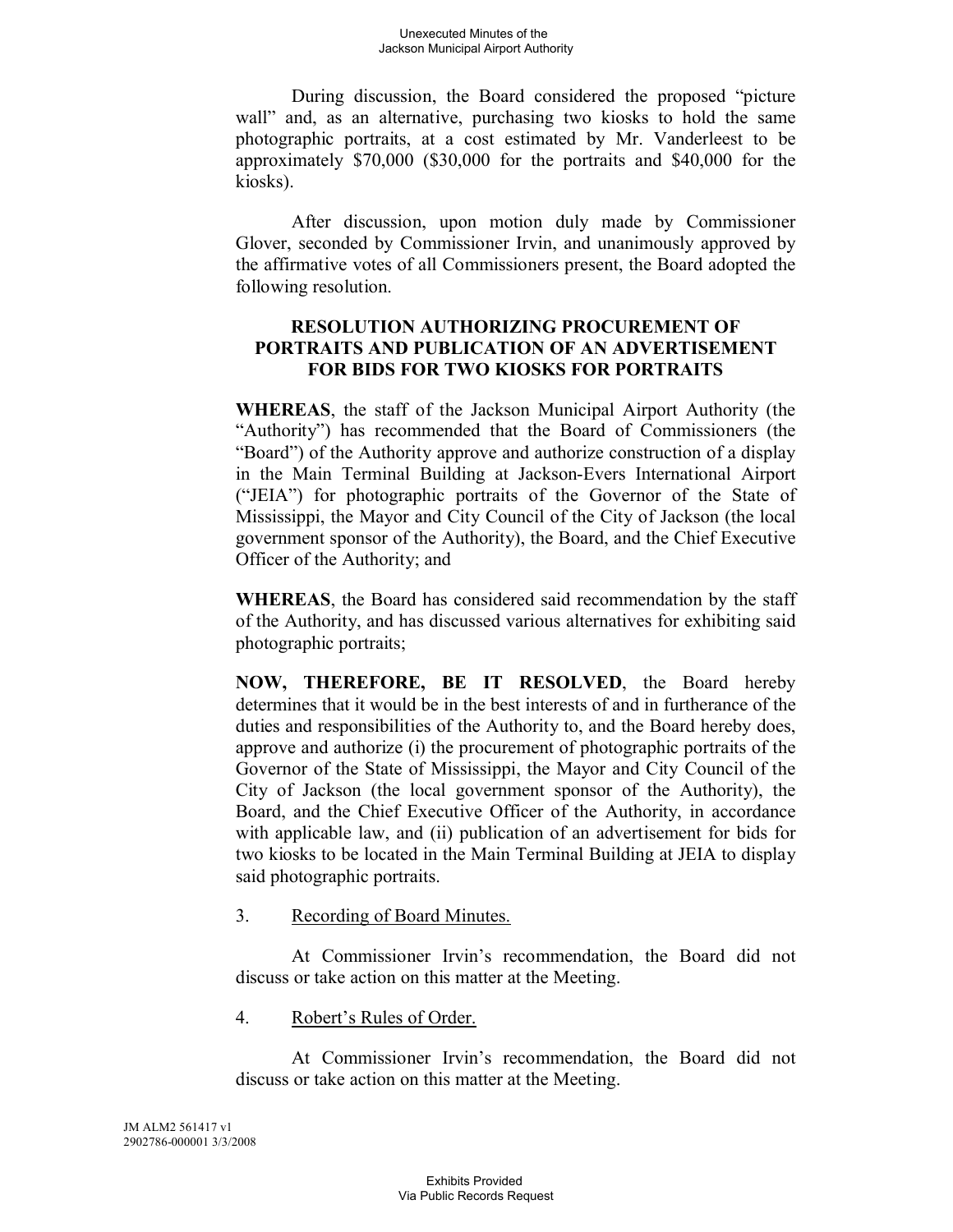#### 5. DBE Ombudsman.

Commissioner Patton asked the Board to consider employing a lawyer as an independent, outside advocate to work with disadvantaged business enterprises ("DBEs") and the Authority on contracts and issues of importance to DBEs.

During discussion, Mr. Vanderleest said that the budget previously approved by the Board for fiscal year 2008 includes the hiring of a new Director of Community and Small Business Development, who would be responsible for managing the Authority's overall DBE and small business development programs. Mr. Vanderleest also reminded the Board that the Authority intends to employ a professional consultant during fiscal year 2008 to conduct a new disparity study to assist the Authority in connection with its DBE and small business development programs.

Commissioner Glover suggested that the ombudsman did not have to be an attorney, and recommended that the Board defer a decision on the employment of a DBE ombudsman until after the new disparity study has been completed and the new Director of Community and Small Business Development has been employed.

Commissioner Jones requested additional information regarding the proposal to hire a DBE ombudsman, including proposed salary, duties, and relationship to staff and others, and suggested that further discussion be deferred until the March meeting of the Board.

Commissioner Patton said that her intent was to discuss these issues, but not move adoption of a specific resolution at this time.

No further discussion or action was taken on this matter at the Meeting.

## **IX. DISCUSSION: STRATEGIC INITIATIVES.**

There was no further discussion or action taken regarding strategic initiatives at the Meeting.